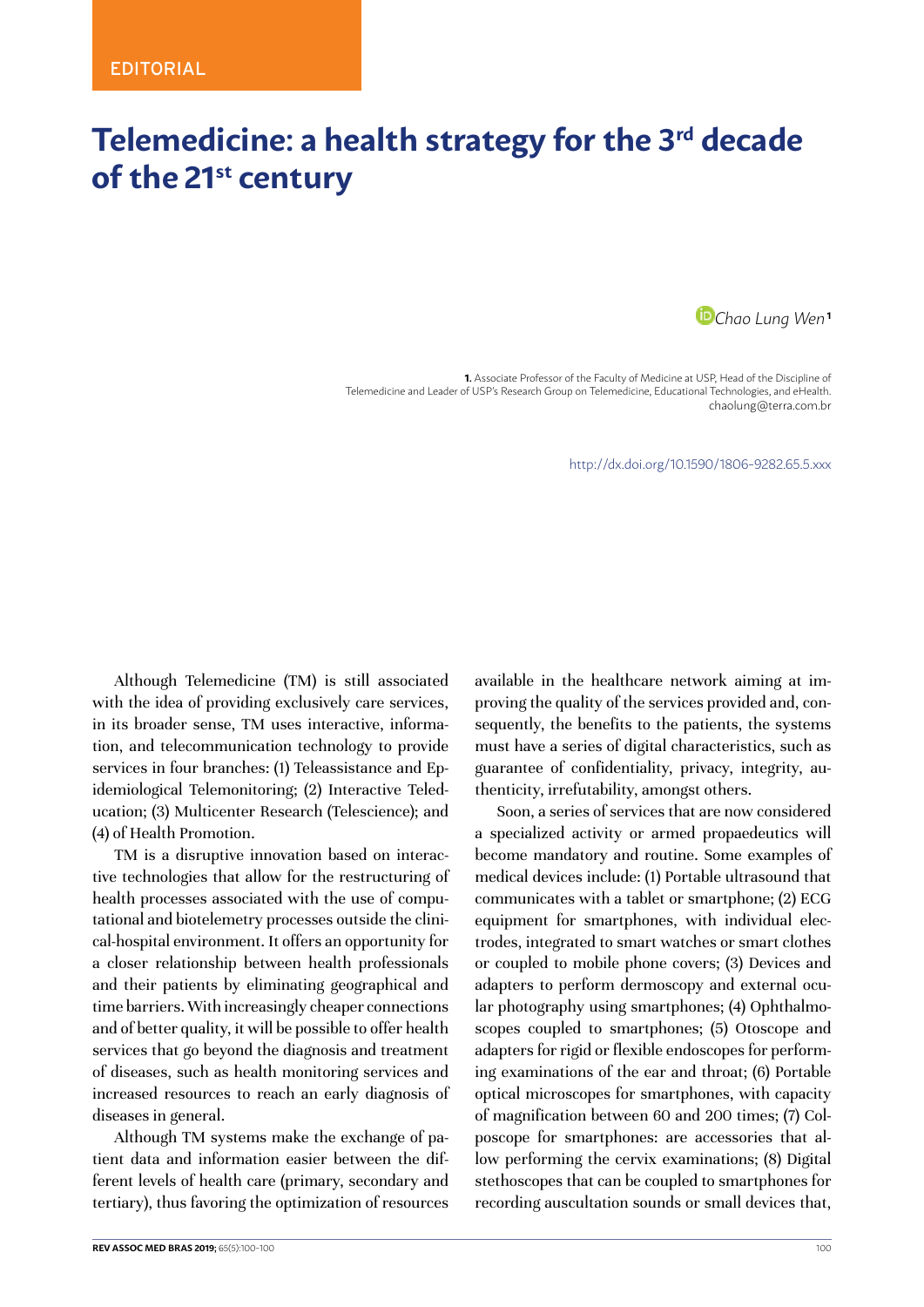when coupled to smartphones, can function similarly to a stethoscope; (9) digital oximeter for smartphones; (10) Smartphone-based electroencephalogram; (11) Fetal Doppler Monitor for auscultation for smartphones; (12) Smartphone-based spirometers; (13) Smartphone-based glucometers; (14) Biochips that will allow for laboratory exams with a drop of blood; (15) Other devices.

Despite knowing that the current knowledge on TM is still ongoing due to the continuous emergence of technologies, our current stage already requires an update of the regulations that establish the ethical standards for its use. Various aspects related to TM still need to be organized and discussed, such as the creation of compliance, legal and ethical aspects (systematics for teleassistance, approval of services by the Ethics and Bioethics Committees of the institutions, communication to State entities responsible when remote support is provided to other states etc.), appointment of a clinical director responsible for the Teleassistance/Telediagnosis, provision of an Informed Consent Form, Form of Legal Joint Responsibility and "Solidarity", training of professionals from both sides (client and service provider), the definition of the minimum qualification of the professional service providers (for example, the amount of practical experience in the services rendered), among others. Also, it is necessary to establish rules for quality control (regular clinical team meetings and sampling audits), record keeping, storage and confidentiality of digital data. It is worth mentioning that once there is the solidarity of responsibility, it may be necessary to keep proper records of the data for purposes of forensic audits.

Unlike the assumption that TM could compete with traditional medical activities, making dehumanizing them or causing a devaluation of professional services, it is important to realize that Telemedicine, in reality, is an innovation that can improve the systematic implementation and provision of services, increasing the efficiency, extending the coverage to users and the creation of new services that can improve the integrated chain of processes, all of which would be impossible by conventional methods. The same ethical problems related to face to face care are present in TM.

Telemedicine is currently at a crossroads that some economic sectors of society have already faced and surpassed, over a decade ago, using organized and systematic actions. For its effective consolidation as an effective resource that allows for the broadening of the spectrum of medical and health services, TM needs to be seen as an extension and expansion of conventional health services.

If doctors focus on maintaining a good doctor-patient relationship, protecting the privacy of the patient, promoting equity in access and treatment and seeking the best possible results, Telemedicine can improve medical practice and patient care. To do this, it is necessary to structure and disseminate a responsible and effective Telemedicine, which we can define as the exercise of medicine using devices with interactive technologies to provide integrated and humanized care to patients, increase the access and efficiency of the health care system, promote health and prevent diseases.

The world population is aging, and increasingly more people will need medical assistance. If medicine continues to be practiced only in hospitals and private clinics, the demand will just not be met. However, the scenario might change, according to the analysis of a group of experts from Ernst & Young, an international consultancy agency that assists companies interested in medical market trends. According to the survey, an important part of medical assistance in the future will take place in what Ernst & Young called a "third place" (the other two are the hospital and the clinics). Such third place could be, for example, the home of patients with chronic diseases such as diabetes, obesity and respiratory problems, or where ever they are located. The key innovations in the health area will come from technologies that facilitate remote assistance, such as apps for tablets and smartphones that remind people to take medicines, for example. It is estimated that 75% of healthcare costs come from chronic diseases and this number is expected to increase. These patients would not need to be in the hospital, but require medical follow-up, which might be provided by new means. This will cause a change in the behavior of both physician and patient.

There are academic studies of meta-analysis that demonstrate the effectiveness of TM in monitoring chronic diseases in the elderly, with the following results: (1) reduction by 15% in emergency visits; (2) a reduction by 20% in hospital admissions ; (3) a reduction by 14% in elective admissions ; (4) a reduction by 14% in the number of days spent in hospital; (5) reduction by 8% in taxes expenses; and (6) reduction by 45% in mortality rates .